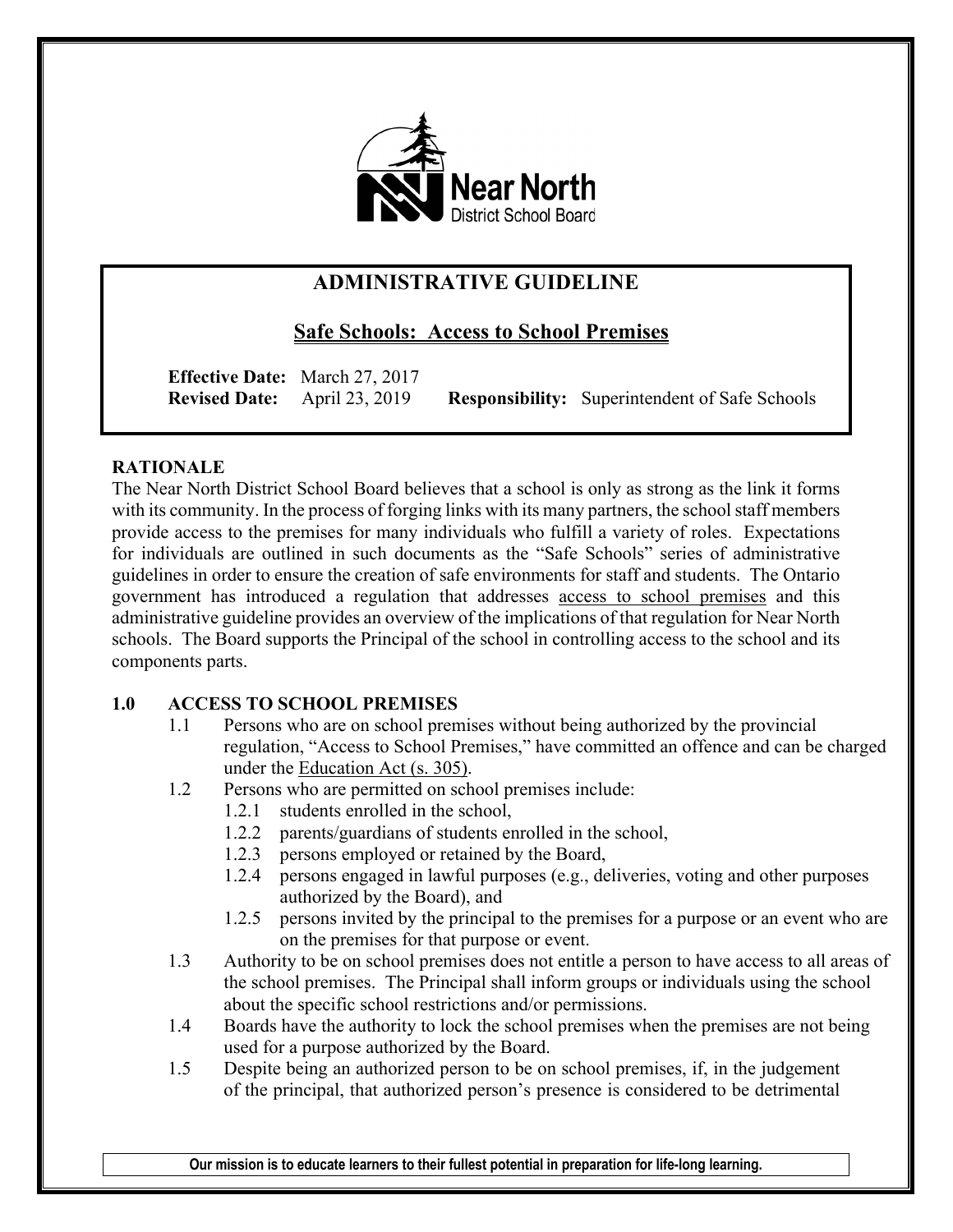to the safety or well-being of another person on the premises, the authorized person may be asked to leave the premises. This does not apply to a student enrolled in the school or to a student attending a program for suspended, expelled students that is located on the school premises.

- 1.6 Schools will require school visitors to report their presence on the premises in a specified manner. A person is not permitted to remain on school premises if that person fails to report as required. This does not apply to a student enrolled in the school or to a student attending a program for suspended or expelled students that is located on the school premises.
- 1.7 The school principal will develop a plan for communicating the above information regarding access to schools and school premises in each school year. This plan will include the posting of appropriate signs that conform with standards to be developed board-wide to meet health and safety as well as access to school premises expectations. The plan may also include the use of newsletters for communicating with the school community and the distribution of this guideline and/or edited copies of it with the addition of information specific to that school.
- 1.8 The school principal may provide notice prior to contacting the police to enhance the possibility that the unauthorized person may leave the premises without the necessity of charges being laid.
- 1.9 Persons have a constitutional right to access polling stations at the school during an election.

# **2.0 ACCESS BY SUSPENDED AND EXPELLED STUDENTS**

Suspended and expelled students are denied access to school board premises as a condition of their suspension or expulsion. The principal may deem that such students are not a threat to the safety or well-being of a person on the school premises and allow access to a public facility on the school premises for a lawful purpose (e.g., using a public library). Students attending a program for suspended or expelled students that is located on the school premises do have the right of access to school premises.

## **3.0 RELATIONSHIP TO THE TRESPASS TO PROPERTY ACT**

Principals may use either the Access to School Premises regulation or the Trespass to Property Act as appropriate to the circumstances.

| <b>Detail</b> | <b>Access to School Premises</b> | <b>Trespass to Property Act</b> |
|---------------|----------------------------------|---------------------------------|
| Coverage      | The regulation governs access    | The Trespass to Property        |
|               | to school premises.              | Act governs more than just      |
|               |                                  | access to schools.              |
| Enforcement   | A police officer would           | A police officer would enforce  |
|               | enforce the regulation.          | the Act. The Principal or Vice  |
|               |                                  | Principal have the power to     |
|               |                                  | enforce this Act.               |
| Fines         | The maximum fine is \$5,000.     | The maximum fine is \$2,000.    |
| Signage       | The regulation does not          | Notice or signage is required.  |
|               | require notice or signage.       |                                 |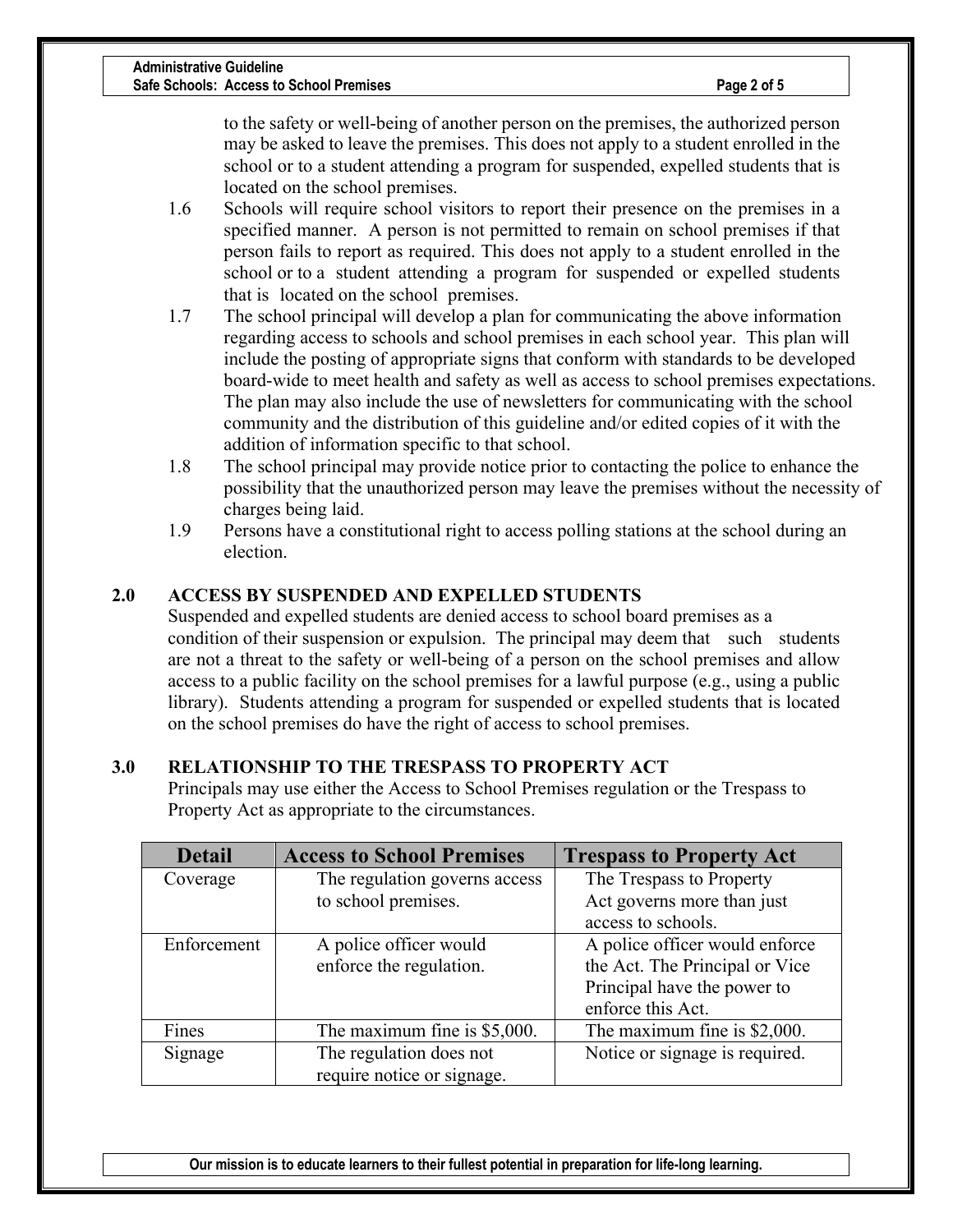### **Trespass Offences**

(a) Everyone who is not acting under a right or authority conferred by law and who:

(i) without express permission of the occupier, the proof of which lies on the defendant;

(b) enters onto the premises when entry is prohibited under this Act; or (c) engages in an activity on the premises when the activity is prohibited under this Act; or

(d) does not leave the premises immediately after the person is directed to do so by the occupier of the premises or a person authorized by the occupier, is guilty of an offence and on conviction is liable to a fine of not more than \$2,000.00.

#### **Prohibited Areas-Entry**

(a) Entry on a premise may be prohibited by notice to that effect and entry is prohibited without any notice on a premise:

(i) that is enclosed in a manner that indicates that occupier's intention to keep persons off the premises.

#### **Method of Giving Notice**

(a) A notice under this Act may be given:

(i) orally or in writing **(Appendix 1 – Notice of Trespass)**

(ii) by means of signs posted so that a sign is clearly visible in daylight under normal conditions from the approach to each ordinary point of access to the premises to which it applies;

(b) Courts prefer to have the notice given in writing. Notices should be served annually, especially for new students that become habitual trespassers.

#### **Some Examples of Offences**

Trespass to Property

(a) A person that enters onto a school property who is not a student at that school and ignores the sign posted at the entrance has committed the offence of "entry when entry is prohibited." This would also apply to a student who is under suspension, exclusion or expulsion from his/her own school during the suspension period.

(b) If a person is engaging in an activity where a sign is posted prohibiting that activity or a permit has not been granted for that activity, the person is committing an offence under this Act as well. Even where a sign is not posted, once a person is told the activity is prohibited and they continue, they are committing an offence.

(c) In the last section of offences, once the person has been told to leave the property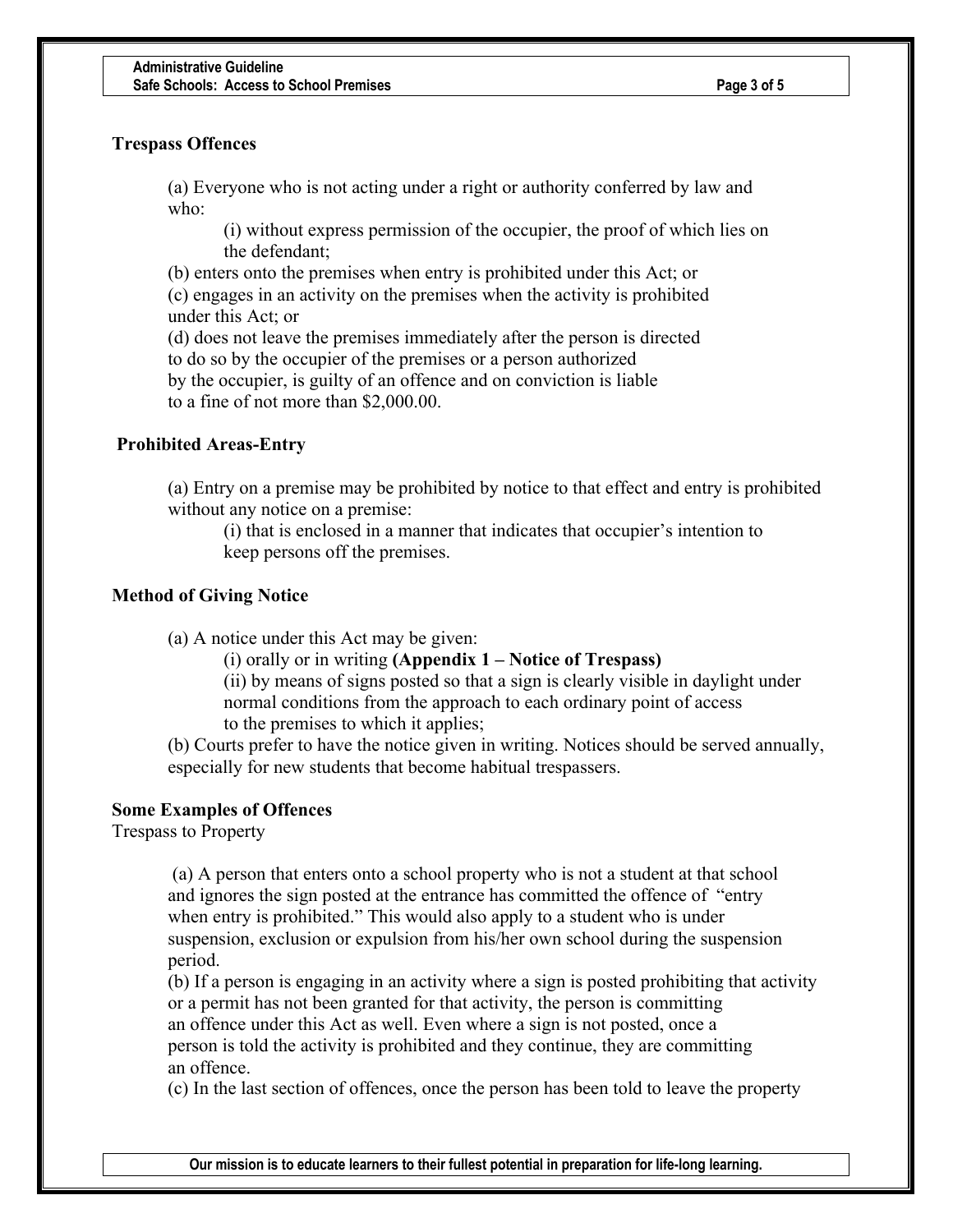#### **Administrative Guideline Safe Schools: Access to School Premises Access 10 School Premises Page 4 of 5**

and they refuse, they are again committing an offence under the Act.

#### **4.0 265 (1) (m) - Exclusion**

In Part X of the Education Act, clause  $265(1)(m)$  permits a principal to "refuse to admit" to the school or to a class someone whose presence in the school would be "detrimental to the physical or mental well-being of the students." This provision is frequently referred to as the "exclusion provision." Exclusion is not to be used as a form of discipline. If a principal does decide that it is necessary to exclude a student from the school, following consultation with the Superintendent of Safe Schools, he or she is expected to notify the student's parents of the exclusion as soon as possible in the circumstances, and to inform them of their right to appeal under clause  $265(1)(m)$ .

Exclusion is used as a temporary measure towards achieving safety and security for all. A student's academic needs will continue to be accommodated by alternative means during an exclusion.

**See Administration Guideline - Safe Schools: Exclusion of Students**